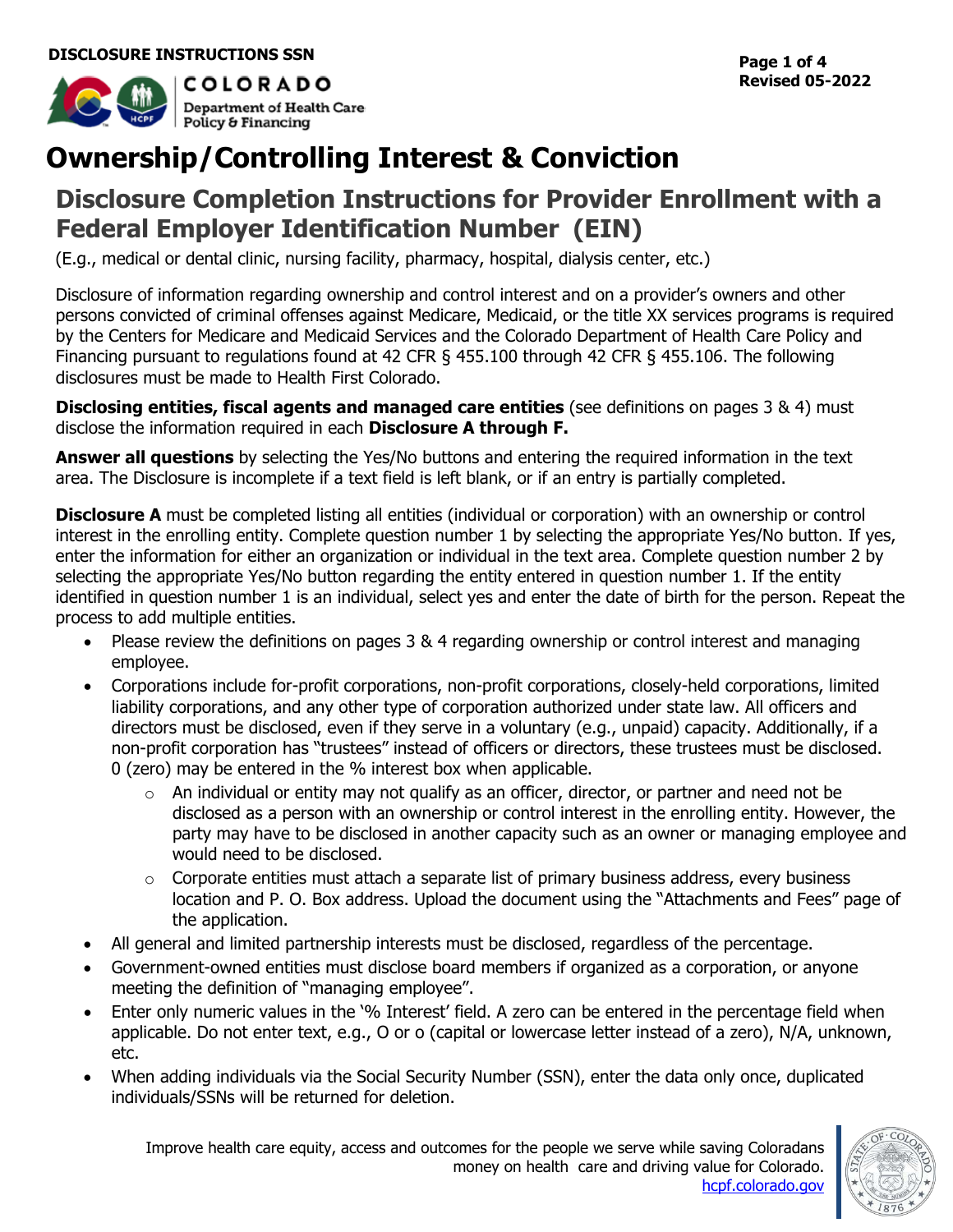#### **DISCLOSURE INSTRUCTIONS SSN**

**Disclosure B** must be completed listing all entities with ownership or control interest in any subcontractor in which the enrolling entity has direct or indirect ownership. Complete question number 1 by selecting the appropriate Yes/No button. If yes, enter the required information in the text area. Complete question number 2 by selecting the appropriate Yes/No button regarding the entity entered in question number 1. If the entity identified in question number 1 is an individual, select yes and enter the date of birth for the person. Repeat the process to add multiple entities.

Enter only numeric values in the '% Interest' field. A zero can be entered in the percentage field when applicable. Do not enter text, e.g., O or o (capital or lowercase letter instead of a zero), N/A, unknown, etc.

**Disclosure C** must be completed indicating relations of persons named in Disclosures A and B. Complete question number 1 by selecting the appropriate Yes/No button. If yes, enter the required information in the text area. Repeat the process to add multiple entities.

**Disclosure D** must be completed listing any managing employee(s) within the enrolling entity. Complete question number 1 by selecting the appropriate Yes/No button. If yes, enter the required information in the text area. Repeat the process to add multiple entities. **NOTE:** There are not exceptions to the managing employee disclosure requirement. To the extent any individual meets the definition of "managing employee" on page 3, their information is required to be disclosed.

**Disclosure E** must be completed indicating if any entity identified in Section A has ownership or controlling interest in any other provider, fiscal agent, or managed care entity. Complete question number 1 by selecting the appropriate Yes/No button. If yes, enter the required information in the text area. Complete question number 2 by selecting the appropriate Yes/No button. If yes, enter the required information in the text area. Repeat the process to add multiple entities.

Enter only numeric values in the '% Interest' field. A zero can be entered in the percentage field when applicable. Do not enter text, e.g., O or o (capital or lowercase letter instead of a zero), N/A, unknown, etc.

**Disclosure F** must be completed listing all entities (entities having ownership or control interest in the enrolling provider, an agent and/or managing employee of the enrolling provider) with criminal offense convictions *related specifically* to Medicare, Medicaid, Children's Health Insurance Program or the Title XX services since the inception of these programs. Complete question number 1 by selecting the appropriate Yes/No button. If yes, enter the required information in the text area. Complete question number 2 by selecting the appropriate Yes/No button regarding the entity entered in question number 1. If the entity identified in question number 1 is an individual, select yes and enter the date of birth for the person. Repeat the process to add multiple entities.

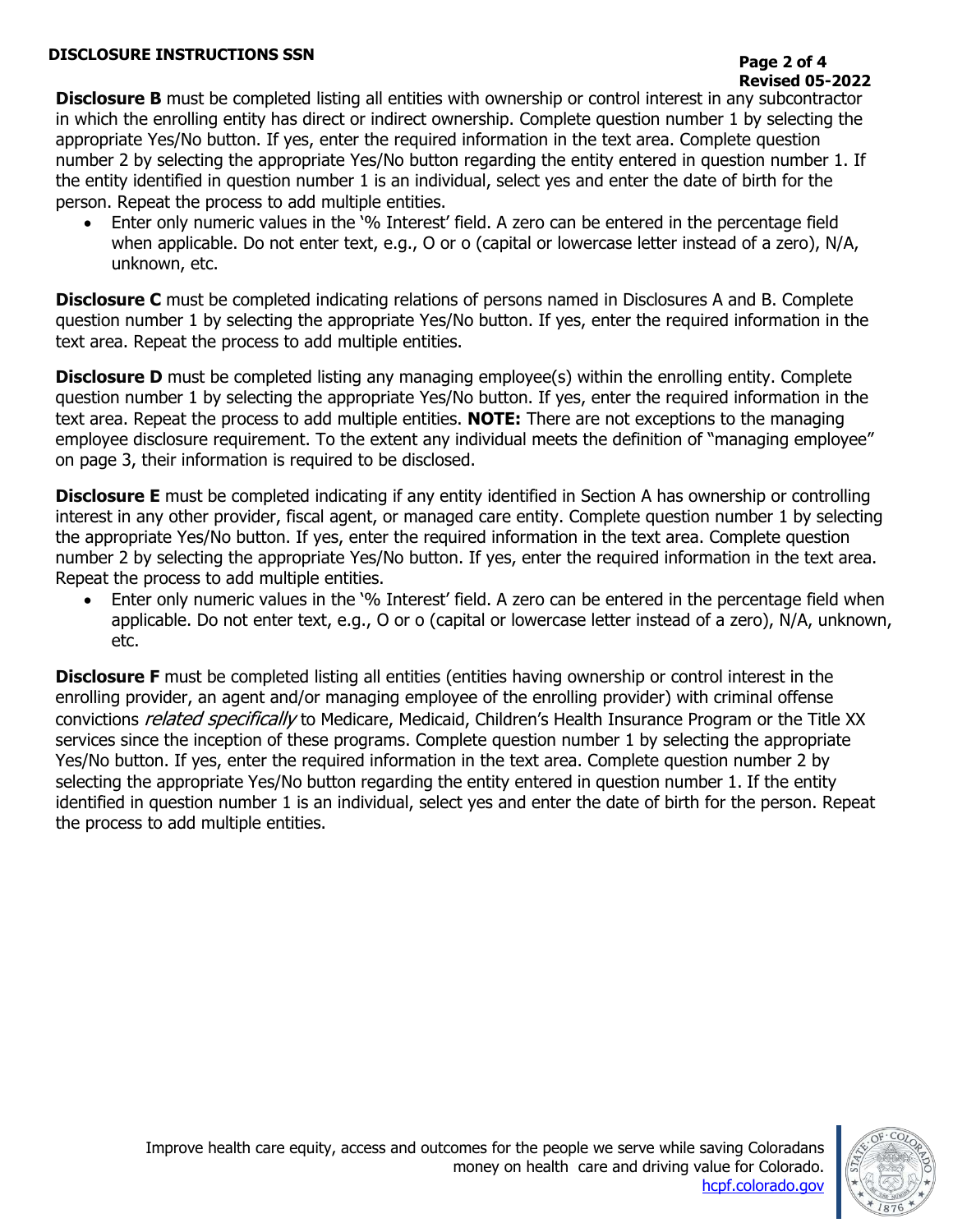## **DISCLOSURE INSTRUCTIONS SSN 42 C.F.R. § 455.101 Definitions**

Agent means any person who has been delegated the authority to obligate or act on behalf of a provider. **Disclosing entity** means a Medicaid provider (other than an individual practitioner or group of practitioners), or a fiscal agent.

**Other disclosing entity** means any other Medicaid disclosing entity and any entity that does not participate in Medicaid, but is required to disclose certain ownership and control information because of participation in any of the programs established under title V, XVIII, or XX of the Act. This includes:

- (a) Any hospital, skilled nursing facility, home health agency, independent clinical laboratory,renal disease facility, rural health clinic, or health maintenance organization that participates in Medicare (title XVIII);
- (b) Any Medicare intermediary or carrier; and
- (c) Any entity (other than an individual practitioner or group of practitioners) that furnishes,or arranges for the furnishing of, health-related services for which it claims payment under any plan or program established under title V or title XX of the Act.

**Fiscal agent** means a contractor that processes or pays vendor claims on behalf of the Medicaid agency.

**Group of practitioners** means two or more health care practitioners who practice their profession at a common location (whether or not they share common facilities, common supporting staff, or common equipment).

**Health insuring organization (HIO)** has the meaning specified in [§ 438.2.](https://www.ecfr.gov/current/title-42/section-438.2)

**Indirect ownership interest** means an ownership interest in an entity that has an ownership interest in the disclosing entity. This term includes an ownership interest in any entity that has an indirect ownership interest in the disclosing entity.

**Managed care entity (MCE)** means managed care organizations (MCOs), PIHPs, PAHPs, PCCMs, and HIOs.

**Managing employee** means a general manager, business manager, administrator, director, or other individual who exercises operational or managerial control over, or who directly or indirectly conducts the day-to-day operation of an institution, organization, or agency.

**Ownership interest** means the possession of equity in the capital, the stock, or the profits of the disclosing entity.

**Person with an ownership or control interest** means a person or corporation that—

- (a) Has an ownership interest totaling 5 percent or more in a disclosing entity;
- (b) Has an indirect ownership interest equal to 5 percent or more in a disclosingentity;
- (c) Has a combination of direct and indirect ownership interests equal to 5 percent or more in a disclosing entity;
- (d) Owns an interest of 5 percent or more in any mortgage, deed of trust, note, or other obligationsecured by the disclosing entity if that interest equals at least 5 percent of the value of the property or assets of the disclosing entity;
- (e) Is an officer or director of a disclosing entity that is organized as a corporation; or
- (f) Is a partner in a disclosing entity that is organized as a partnership.

**Prepaid ambulatory health plan (PAHP)** has the meaning specified in [§ 438.2.](https://www.ecfr.gov/current/title-42/section-438.2)

**Prepaid inpatient health plan (PIHP)** has the meaning specified in [§ 438.2.](https://www.ecfr.gov/current/title-42/section-438.2)

**Primary care case manager (PCCM)** has the meaning specified in [§ 438.2.](https://www.ecfr.gov/current/title-42/section-438.2)

**Significant business transaction** means any business transaction or series of transactions that, during any one fiscal year, exceed the lesser of \$25,000 and 5 percent of a provider's total operating expenses.